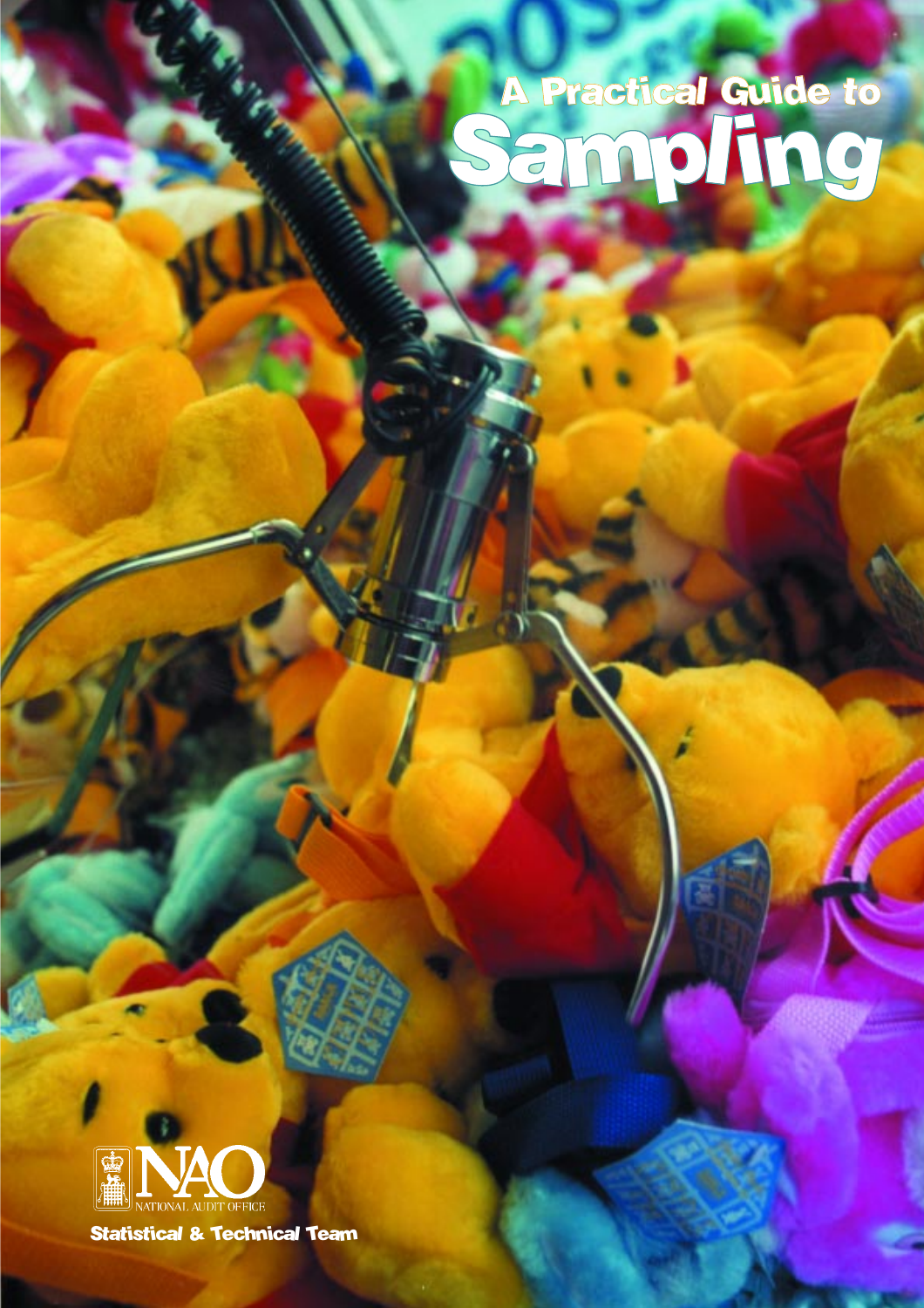## **This guide is brought to you by the Statistical and Technical Team, who form part of the VFM Development Team. They are responsible for advice and guidance on quantative, analytical and technical issues.**

For further information about the matters raised in this guide, please contact:

#### **Alison Langham on ext. 7171**

This guide is the latest in a series on sampling. It has been produced in response to a large number of requests received by the Statistical and Technical Team relating to sampling matters. The guide aims to consolidate the information required for you to complete the survey process from design to reporting. It provides this advice in an informal and practical way which should also help you understand the work of your consultants, and ask informed questions of the audited body.

*This guide replaces the previous guidance Use of Sampling - VFM Studies published in 1992.*

Other guides related to this matter:

**Taking a Survey (1999) Presenting Data in Reports (1998) Collecting, Analysis and Presenting Data (1996)**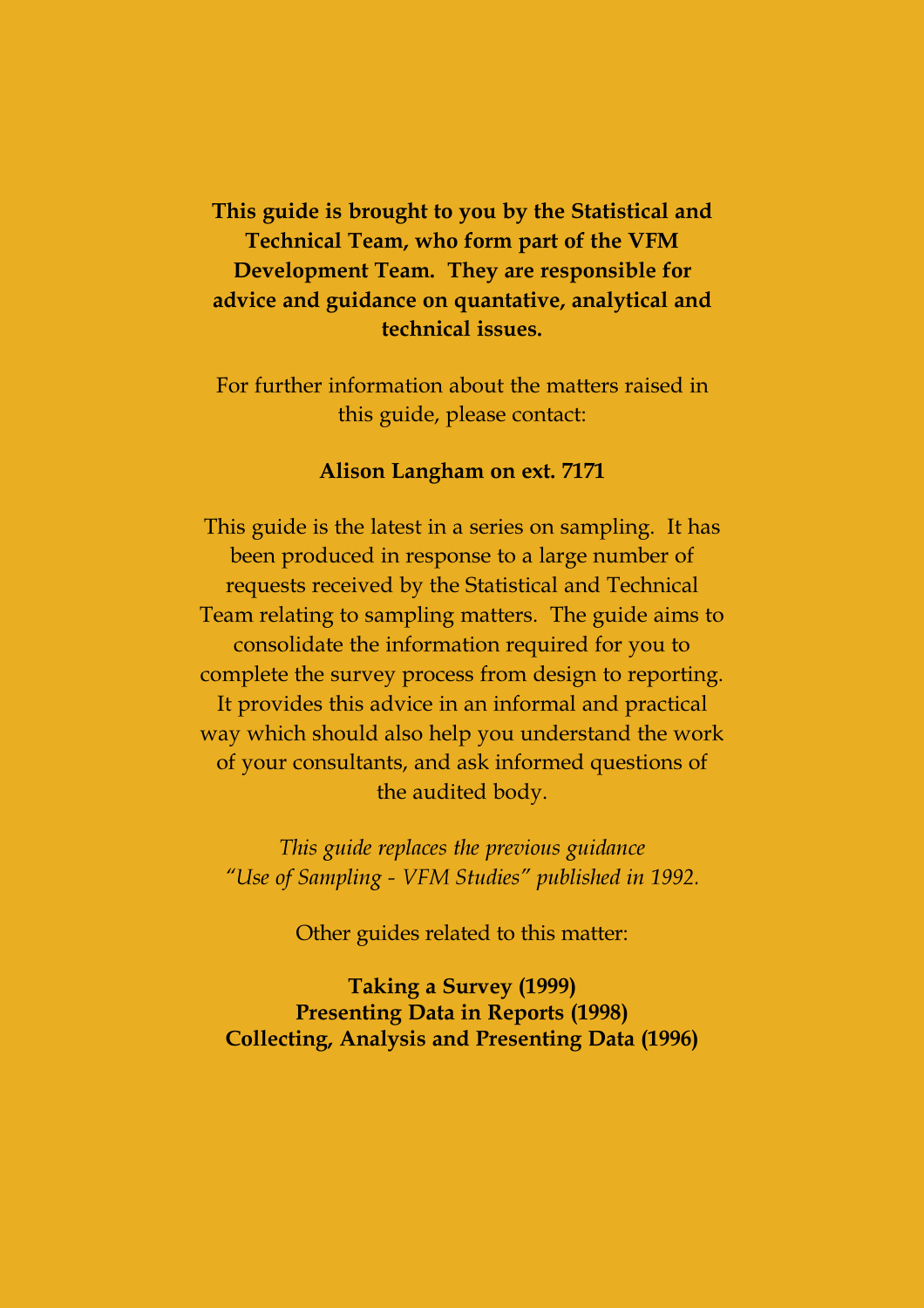# **Contents**

L<br>:M<br>I

 $\overline{\text{MN}}$ 

**TRNED** 

|                          | Why sample?                            | $\boldsymbol{4}$ |  |
|--------------------------|----------------------------------------|------------------|--|
|                          | Sample design                          | 5                |  |
|                          | Defining the population                | 6                |  |
|                          | <b>Data Protection Act issues</b>      | 6                |  |
|                          | Contracting out                        | 6                |  |
|                          | Sample size                            | 7                |  |
|                          | Weighting a sample                     | 9                |  |
|                          | <b>Sampling methods</b>                | 11               |  |
|                          | Methods, their use and limitations     | 11               |  |
|                          |                                        |                  |  |
|                          | Selecting an appropriate method        | 13               |  |
|                          | Extracting the sample                  | 14               |  |
|                          | Interpreting and reporting the results | 15               |  |
|                          | Interpreting the results               | 15               |  |
|                          | Reporting the results                  | 17               |  |
| <b>Glossary of terms</b> |                                        | 18               |  |
| <b>Appendix 1</b>        |                                        | 19               |  |
|                          |                                        |                  |  |

Relevant formulae for simple random sampling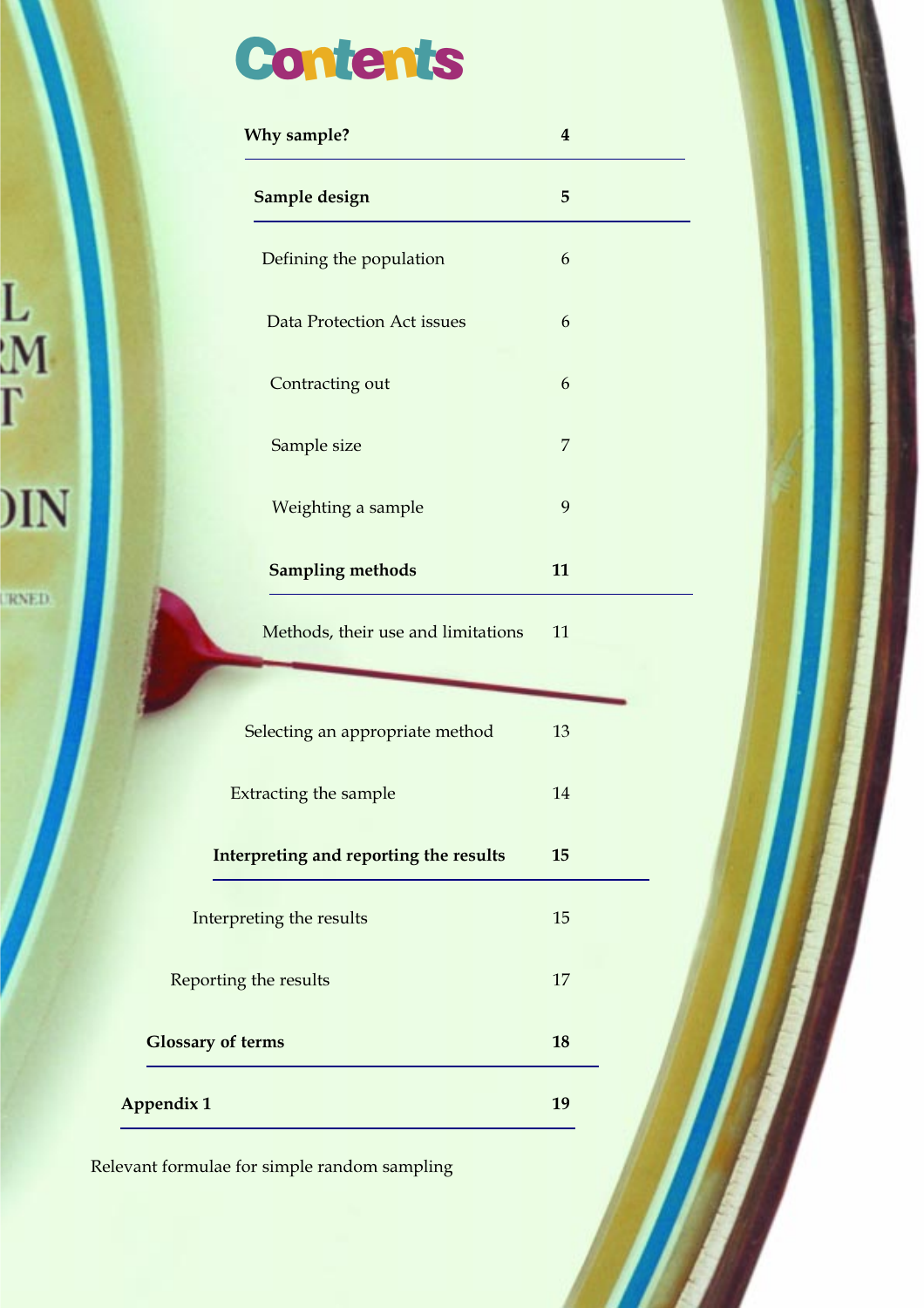# Why sample?

VFM reports require reliable forms of evidence from which to draw robust conclusions. It is usually not

cost effective or practicable to collect and examine all the data that might be available. Instead it is often necessary to draw a sample of information from the whole population to enable the detailed examination required to take place. Samples can be drawn for

*Sampling provides a means of gaining information about the population without the need to examine the population in its entirety.*

several reasons: for example to draw inferences across the entire population; or to draw illustrative examples of certain types of behavior.

# **Caveats**

Sampling can provide a valid, defensible methodology but it is important to match the type of sample needed to the type of analysis required.

The auditor should also take care to check the quality of the information from which the sample is to be drawn. If the quality is poor, sampling may not be justified.

## Do we really use them?

Of the 31 reports published by the end of July of the 1999-2000 session, there are 7 examples of using judgmental sampling for illustrative case studies and 24 examples of sampling to draw inferences across the population, of which 19 were the basis for surveys.

# Can they provide strong evidence?

In the Health area, four studies made extensive use of sampling and survey techniques to form the majority of the evidence which identified the potential for a one off saving of up to £400 million and possible annual savings of £150 million.

# Recent examples

#### Selection of samples

We examined a sumple of read schemes and a selection of properties drawn from these adverses

#### Salartian of schemes

Our sample of roads schemes was chosen to highlight approaches to the management and disposal of surplus property in different parts of the country and across a range of different situations. Seventeen schemes were selected on a judgemental hasts from a total population of 469 schemes. The sample was chosen to indule

- at least two schemes from each of the five regions:
	- a mix of large new roads and improvements to existing reutes:
	- $\square$  a nix of situations including cancelled schemes, schemes where read huilding had started, and schemes where a decision to go cheed was still awaited.

In total, the schemes selected accounted for 46 per cent by number of all disposals of property from April 1994 to March 1999 and some 43 per cent by number of the Agency's holdings at March 1999. The schedule at the end of this Appendix. describes the schemes selected in more detail.

#### **Selection of properties**

A sample of 145 properties was selected at random from the total population of 3,008 properties drawn from the seventees schemes. The sample included 93 properties where disposal had been completed; 32 properties declared surplus to requirements but not yet sold: and 20 properties in management pending a decision on the read scheme. The properties satipled comprised meetly residential properties, but included some commercial and agricultural holdings. reflecting the composition of the Agency's property portfolio and disposal programme in recent years.

#### *Excerpt from* **Highways Agency: Getting best value from the disposal of property** HC58 Session 1999-00

How we selected our sample of charities to visit during the main study

There are over 500 trustee hodies associated with the NHS administering some £1.7 billion of assets. Individual charities have funds held on trust ranging from £1,000 to £256 million. However, the 180 largest charities. with funds in excess of £1 million represent ever 95 per cent of the total funds held by NHS charities at 31" March 1998.

Given the spread of holdings across the sector we fernesed our examination on the larger charities. This was achieved using a nundom sample weighted tewards larger values. Using this method, larger charities had an increased likelihood of being selected. A farther 5 locations were selected judgementally, based on returns from the Audit Commission to the NHS Executive on management letter points, to provide gregraphical diversity and to ensure coverage of the various types of associated NHS organisation. We did not visit any charities holding less than £1 million. The sample selected enabled us to visit 21 locations collectively holding halonoes in excess of £800 million and representing about 48 per cent by value of the total funds held on trust. Details of the make up of our sample together with details of individual charities we visited are given below.

*Excerpt from* **Charitable funds associated with NHS Bodies**

HC516 Session 1999-00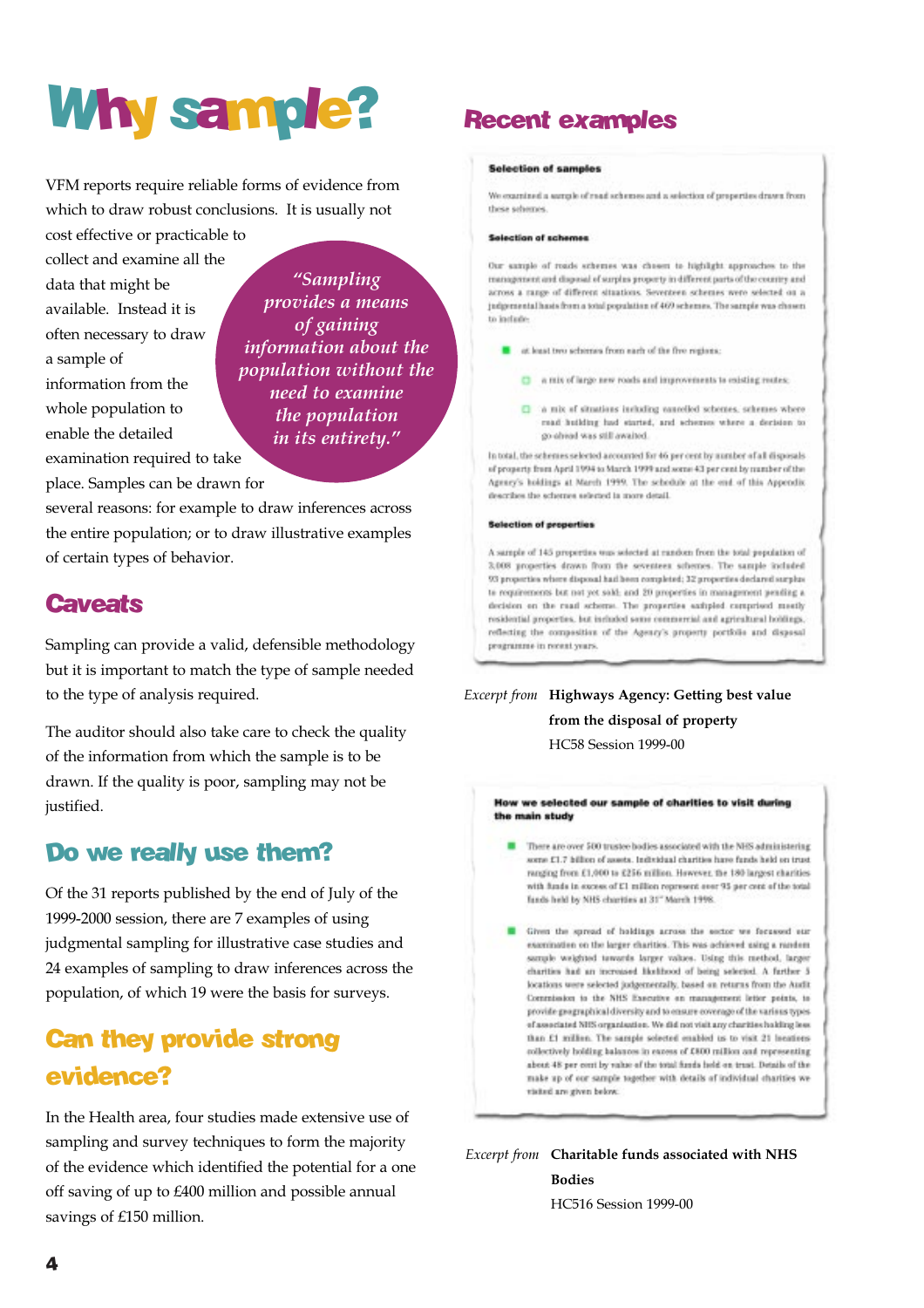# **Sample** design

Sample design covers the method of selection, the sample structure and plans for analysing and interpreting the results. Sample designs can vary from simple to complex and depend on the type of information required and the way the sample is selected. The design will impact upon the size of the sample and the way in which analysis is carried out. In simple terms the tighter the required precision and the more complex the design, the larger the sample size.

ur<sup>a</sup>ks

91

lin

 $\frac{a}{b}$ 

The design may make use of the characteristics of the population, but it does not have to be proportionally representative. It may be necessary to draw a larger sample than would be expected from some parts of the population; for example, to select more from a minority grouping to ensure that we get sufficient data for analysis on such groups.

Many designs are built around random selection. This permits justifiable inference from the sample to the population, at quantified levels of precision. Given due regard to other aspects of design, random selection guards against bias in a way that selecting by judgement or convenience cannot. However, a random selection may not always be either possible or what is required, in these cases care must be taken to match clear audit objectives to the sample design to prevent introducing unintended bias.

If you are sampling for the purposes of a survey then you should also be aware of the Taking a Survey guidance issued in 1999.

*The aim of the design is to achieve a balance between the required precision and the available resources.*

W.S.G

 $20 -$ 

ammos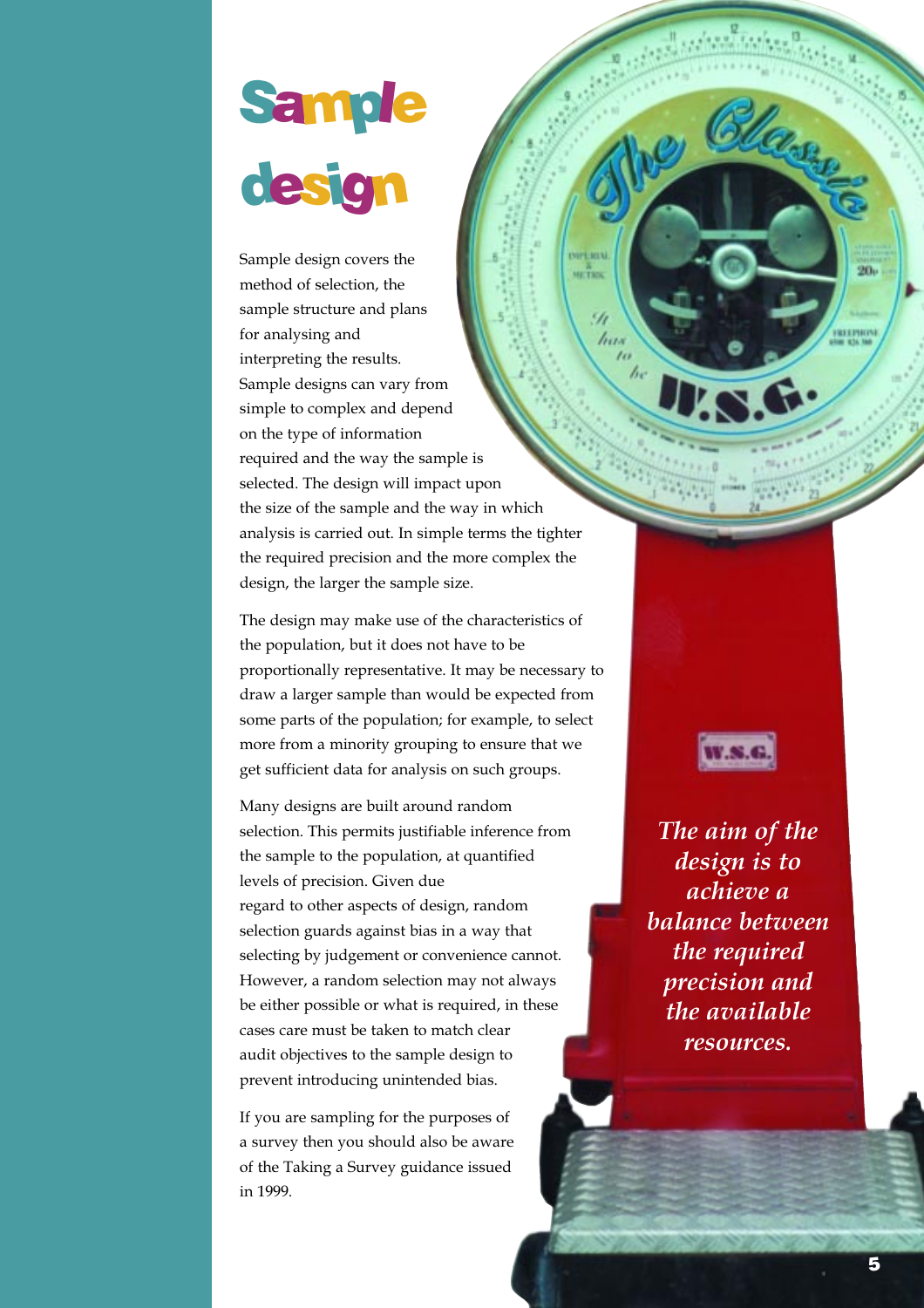# Defining the population

The first step in good sample design is to ensure that the specification of the target population is as clear and complete as possible to ensure that all elements within the population are represented. The target population is sampled using a sampling frame. Often the units in the population can be identified by existing information; for example, pay-rolls, company lists, government registers etc. A sampling frame could also be geographical; for example postcodes have become a well-used means of selecting a sample. Try to obtain the sample frame in the most automated way possible for ease of sampling; for example a database spreadsheet file.

All sampling frames will have some defects, despite assurances you may receive from the holder of the data. Usually there are ways to deal with this, for example amending the list, selecting a larger sample and eliminating ineligible items, combining information from varying sources, or using estimated or proxy data. If you are having difficulties identifying a suitable sampling frame come and discuss this with the Statistical and Technical Team.

*A sampling frame is a list of all units in your population.*

## Data Protection Act issues

Often a government database or computer file can be used to identify the population and select a sample. You will need to ensure that this data is accurate, reliable, can be accessed, and that you have permission to draw a sample. The Data Protection Act requires us to obtain agreement to use data which also hold individuals' details. Many databases cannot be accessed because of this or other security reasons. However, it may be possible to extract selected information which is sufficient for the purposes of the study; for example using summarised data so that the individual cannot be identified. If you are in any doubt as to your position in this matter please refer to the Policy Unit.

## Contracting out

If you use an outside contractor to carry out the sample they will normally put forward their proposed sample design. The design will often depend on whether you can obtain a suitable sampling frame from which the sample can be selected. If you cannot provide a database the contractor may be able to suggest a sampling frame to use. The contractor may well use a more complex sampling design than simple random sampling and it is important to check that what they have done is reasonable.

The Statistical and Technical Team hold a database of contractors previously used by the Office, or you may wish to search for specific contractors who specialise in certain fields. A useful starting point for this is the British Market Research Association's selectline web page at:

#### *www.bmra.org.uk/selectline*

The Team offer their service as a reference partner when drafting the tender for the work, evaluating the bids, or assessing the quality of the work.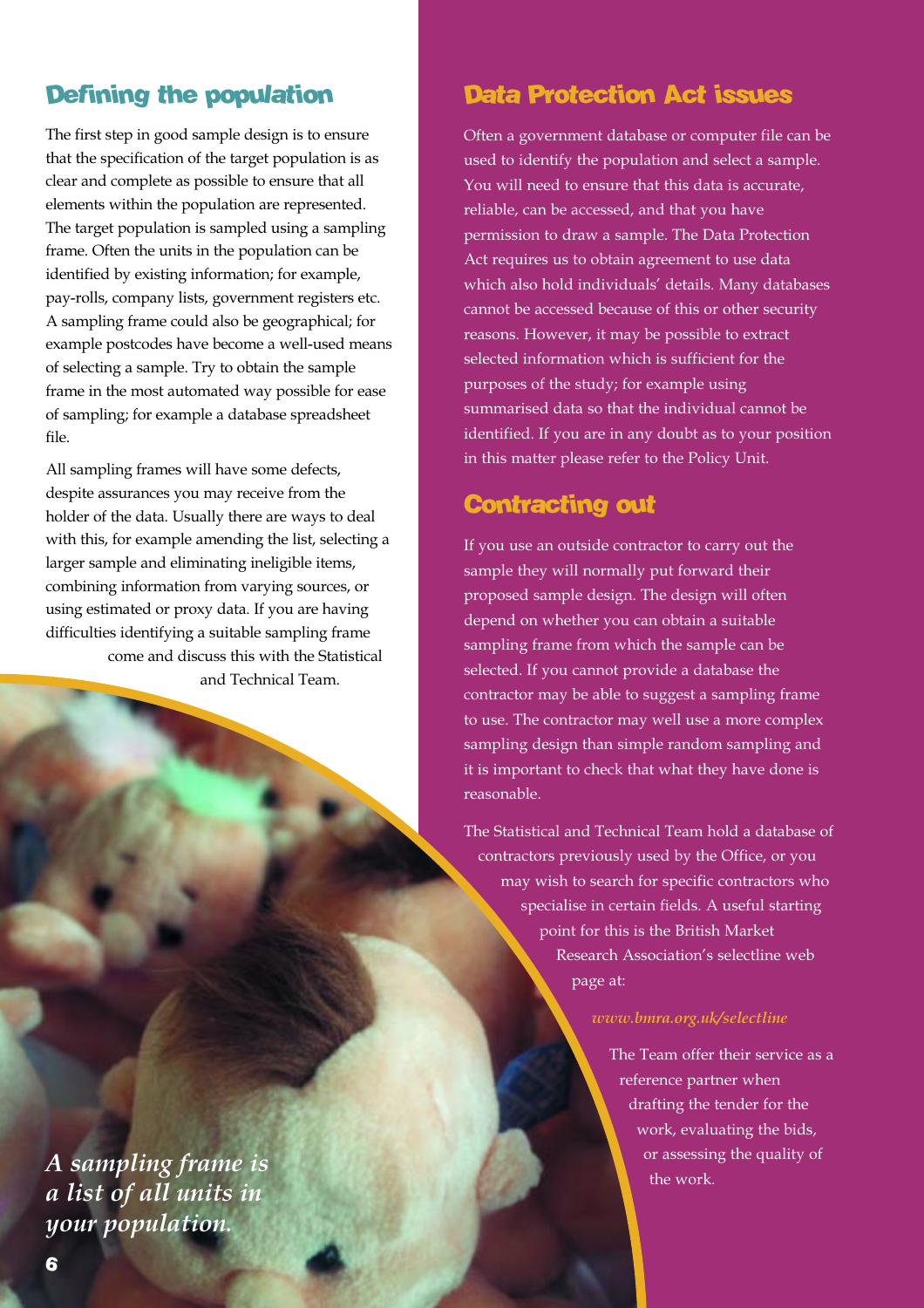## Sample size

For any sample design deciding upon the appropriate **sample size** will depend on **five key factors** and these are shown below. It is important to consider these factors together to achieve the right balance and ensure that the sample objectives are met.

No estimate taken from a sample is expected to be exact, inference to the population will have an attached **margin of error**. The better the design, the less the margin of error and the tighter the precision but in most cases the larger the sample size.

The **amount of variability** in the population i.e. the range of values or opinions, will also affect accuracy and therefore the size of sample required when estimating a value. The more variability the less accurate the estimate and the larger the sample size required.

The **confidence level** is the likelihood that the results obtained from the sample lie within the associated precision. The higher the confidence level, that is the more certain you wish to be that the results are not atypical, the larger the sample size.

We normally use 95 per cent confidence to provide forceful conclusions, however, if you are only

> *Margin of error or precision - a measure of the possible difference between the sample estimate and the actual*

seeking an indication of likely population value a lower level such as 90 per cent is acceptable.

**Population size** does not normally affect sample size. In fact the larger the population size the lower the proportion of that population that needs to be sampled to be representative.

It is only when the proposed sample size is more than 5 per cent of the population that the population size becomes part of the formulae to calculate the sample size. The effect is to slightly reduce the required sample size. If you are in this position please refer to the Team.

If seeking to sample for attributes as opposed to the calculation of an average value, the **proportion** of the population displaying the attribute you are seeking to identify is the final factor for consideration. This can be estimated from the information that is known about the population, for example the proportion of hospitals who consider long waiting lists to be a problem.

> *Confidence level to be that the population figure is estimate and its*

**Sample** 

size

7

*Variability in the population - the standard deviation is the most usual measure and often needs to be estimated.*

*The population proportion - the proportion of items in the population displaying the attributes that you are seeking.*

*Population size - total population - only size is greater than 5% of the population in which case the sample size reduces.*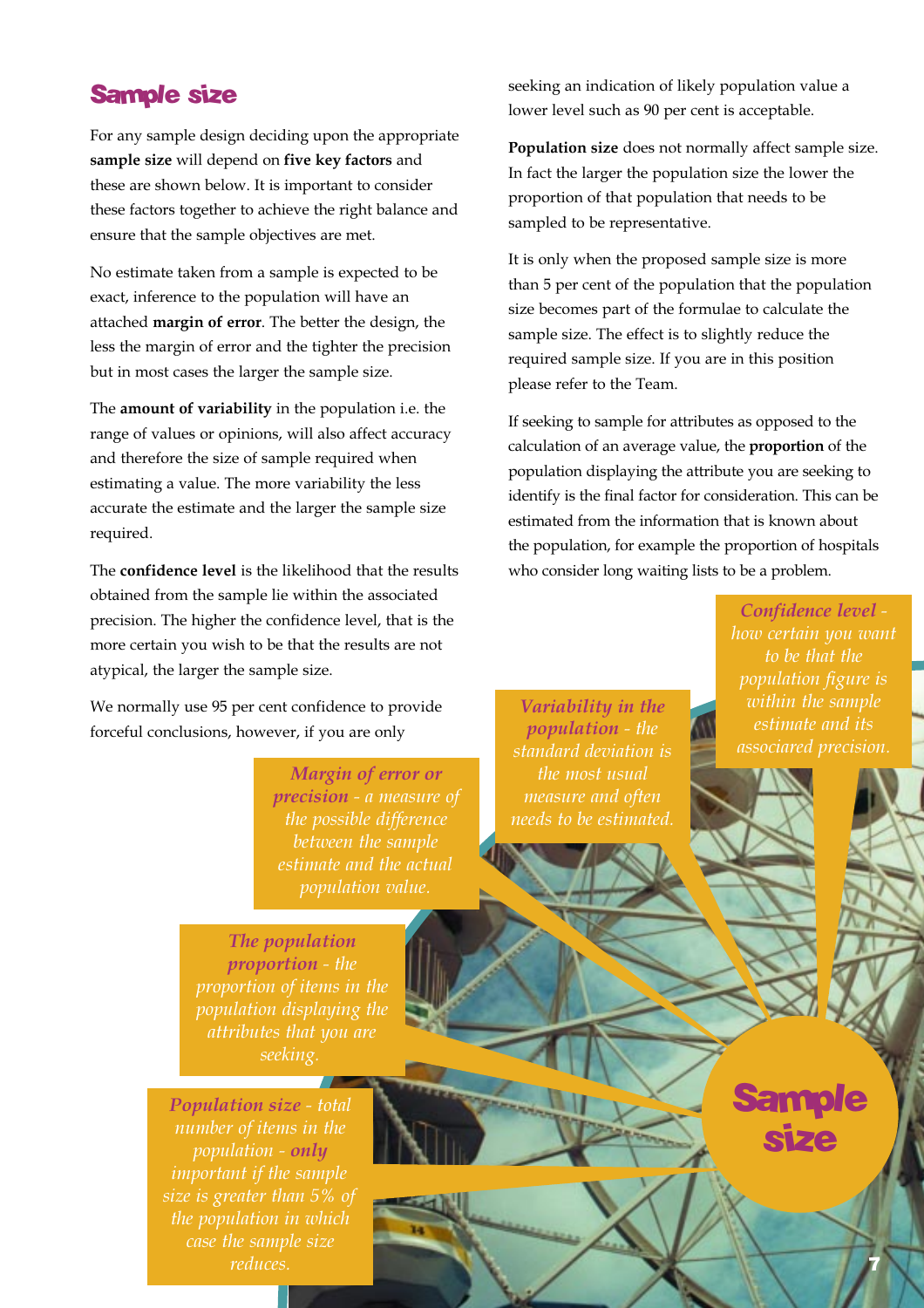Our samples tend to be one-off exercises carried out with limited resources. Sometimes that means that the results can only be representative of the population in broad terms and breakdowns into smaller sub-groups may not always be meaningful.

Practical limitations will often be the chief determinant of the sample size. A sample size of between 50 and 100 should ensure that the results are sufficiently reliable for the majority of purposes, although there will be occasions when a sample as small as 30 may be sufficient. Samples smaller than this fall into the category of case studies where statistical inferences to the population cannot be made, however, they can still form part of a valid and defensible methodology.

The decisions surrounding the sample design and methodology should be discussed with all the parties involved to ensure their agreement to the process and avoid problems during clearance.

Figure 1 (opposite) contains a sample size lookup table for samples selected using simple random sampling, the most frequently used method in the Office. If sampling for attributes then read off the sample size for the population proportion and precision required to give your sample size. If there is more than the one outcome, for example A, B, C or D and the proportions were say 20 per cent, 10 per cent, 30 per cent and 40 per cent then the necessary sample size would be the one for the highest i.e. 40 per cent at the required confidence level and precision. If you are unsure of the population proportion then a 50 per cent proportion provides the most conservative sample size estimate and can also be used to provide an approximate sample size when determining a numeric estimate.

The table shows the sample size needed to achieve the required precision depending on the population proportion using simple random sampling. For example, for 5 per cent precision with a population proportion of 70 per cent a sample size of 323 is required at the 95 per cent confidence level.

> Should you wish to calculate an exact simple random sample size for your own circumstances the formulae to do this are at appendix 1.

> > However, should you elect to carry out a sampling methodology other than that based on a simple random sample please contact the Statistical and Technical Team who will be able to help you calculate an appropriate sample size.

*As a general rule, a statistical sample should contain 50 to 100 cases for each sample or sub-group to be analysed.*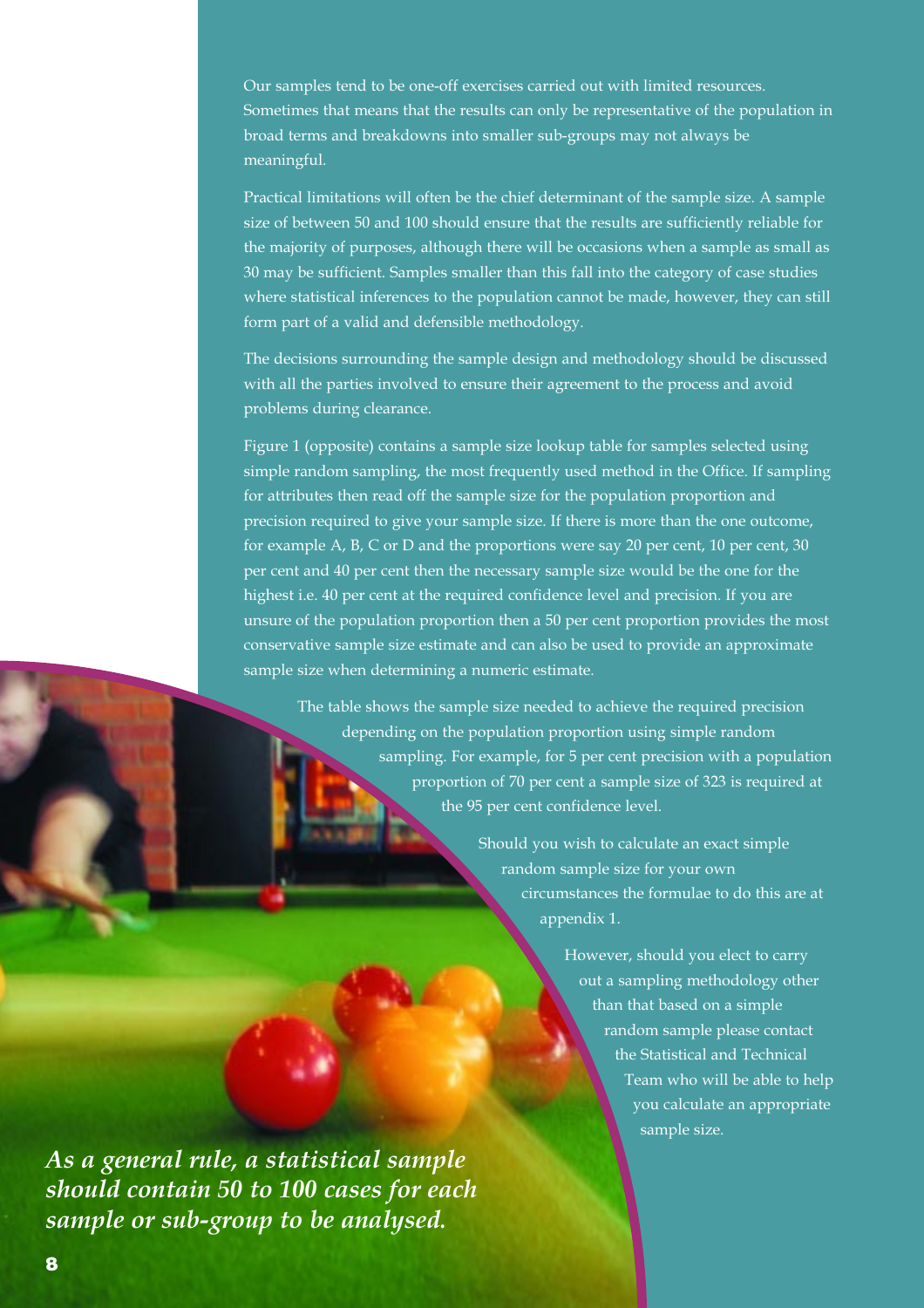| Figure 1: Sample size lookup table |      |      |     |     |        |                                                 |        |        |
|------------------------------------|------|------|-----|-----|--------|-------------------------------------------------|--------|--------|
| <b>Population Proportion</b>       |      |      |     |     |        | Precision (at the 95 per cent confidence level) |        |        |
|                                    | ±12% | ±10% | ±8% | ±5% | $±4\%$ | ±3%                                             | $±2\%$ | $±1\%$ |
| 50%                                | 66   | 96   | 150 | 384 | 600    | 1,067                                           | 2,401  | 9,604  |
| 45% or 55%                         | 66   | 95   | 148 | 380 | 594    | 1,056                                           | 2,376  | 9,507  |
| $40\% \text{ or } 60\%$            | 64   | 92   | 144 | 369 | 576    | 1,024                                           | 2,305  | 9,220  |
| 35% or 65 %                        | 60   | 87   | 136 | 349 | 546    | 971                                             | 2,184  | 8,739  |
| 30\% or 70\%                       | 56   | 81   | 126 | 323 | 504    | 896                                             | 2,017  | 8,067  |
| 25\% or 75\%                       | 50   | 72   | 112 | 288 | 450    | 800                                             | 1,800  | 7,203  |
| 20% or 80%                         | 42   | 61   | 96  | 246 | 384    | 683                                             | 1,536  | 6,147  |
| 15\% or 85\%                       | 34   | 48   | 76  | 195 | 306    | 544                                             | 1,224  | 4,898  |
| 10\% or 90\%                       | 24   | 35   | 54  | 138 | 216    | 384                                             | 864    | 3,457  |
| 5\% or 95\%                        | 12   | 18   | 28  | 72  | 114    | 202                                             | 456    | 1,824  |

If you are expecting non-response or a difficulty in locating your sample selections then it is prudent to over sample to ensure that the sample size achieved provides the required level of precision.

The figures in *bold and italics* denote sample sizes of less than the recommended minimum.

# Weighting a sample

If a normal sample would be insufficient to reflect the population characteristics then it may be necessary to look at ways in which this can be improved. One way of doing this is to weight the sample. If, for example, you are looking to sample three regional offices and they have varying workloads, you may want the sample to reflect the workloads at each location. Figure 2 shows an example where a total sample size of 384 (50 per cent proportion for a 5 per cent precision at 95 per cent confidence) is required.

A simple random sample of 384 cases might give the breakdown shown in figure 2. Whilst this does not reflect the population characteristics it may still be perfectly valid if you are interested in the locations as well as the workload. In the last column the sample has been weighted to reflect the population characteristics. This approach would be more suitable if you are interested more in the actual cases than the locations. The method of calculating the results for a weighted sample are different than for the simple random sample.

|              | Figure 2: Example of a weighted sample |                                                                                     |                                                    |                                                                                    |
|--------------|----------------------------------------|-------------------------------------------------------------------------------------|----------------------------------------------------|------------------------------------------------------------------------------------|
| Location     | Population<br>workload                 | $%$ of population<br>workload                                                       | A simple random<br>sample of the<br>total workload | The effect on<br>sample size<br>at each location<br>when the sample<br>is weighted |
| North        | 50,000                                 | 13%                                                                                 | 128                                                | 51                                                                                 |
| South East   | 250,000                                | 67%                                                                                 | 153                                                | 256                                                                                |
| South West   | 75,000                                 | 20%                                                                                 | 103                                                | 77                                                                                 |
| <b>TOTAL</b> | 375,000                                | $100\%$                                                                             | 384                                                | 384                                                                                |
|              |                                        | A weighted sample more accurately reflects the workloads at the regional locations. |                                                    |                                                                                    |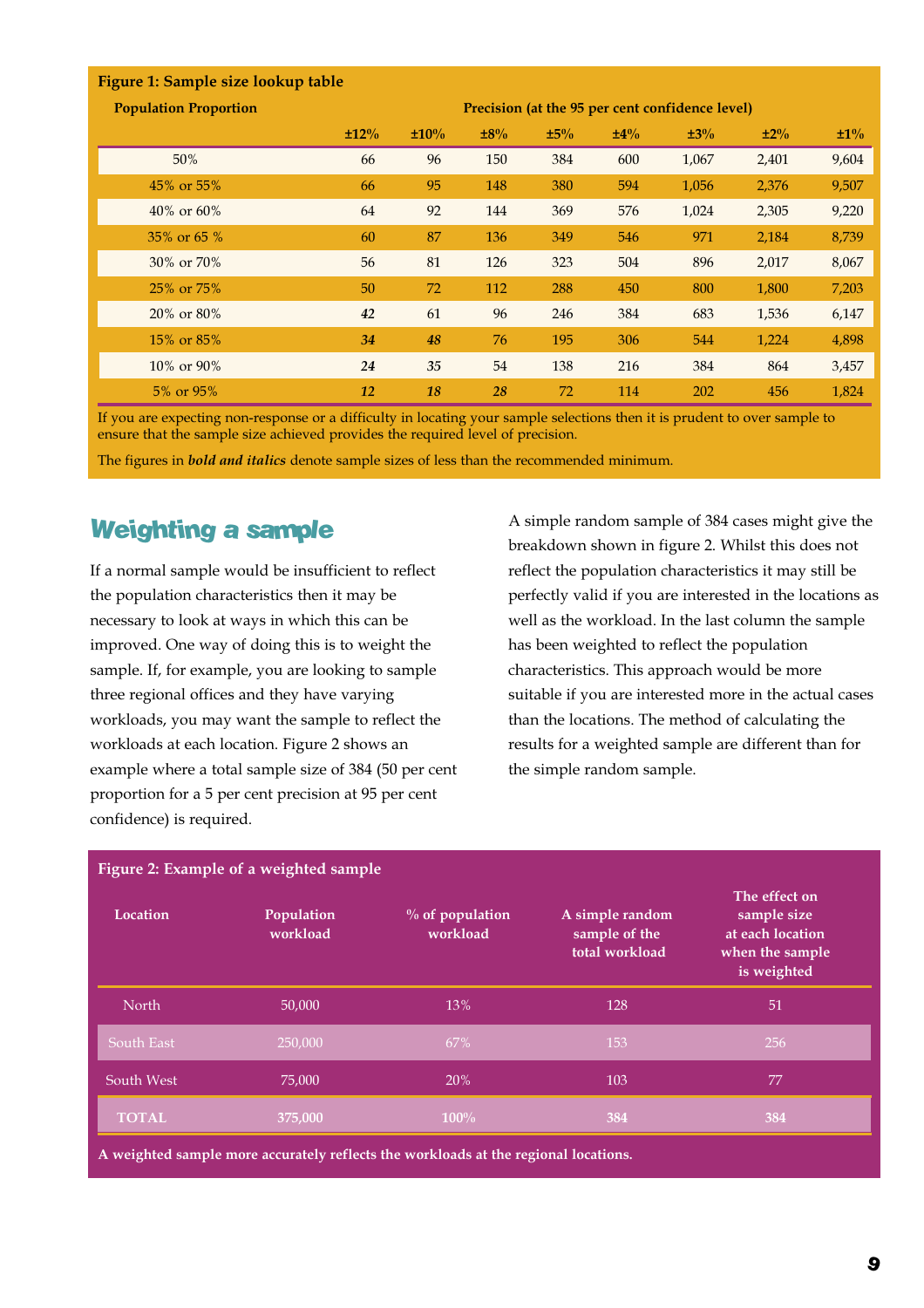# Post-weighting the sample

Should this weighting be required, but had not taken place at the sample selection stage then it is possible to weight the sample in the results phase. This is

done by applying the population proportions to the results of the unweighted sample to produce an adjusted result. In this case an unweighted result of 37 per cent becomes a weighted proportion of 49 per cent.

| Location     | <b>Simple</b><br>Random<br><b>Sample</b> | <b>Displaying</b><br>Required<br><b>Attribute</b> | Unweighted<br>Proportion | Location<br>Percentage   | Weighted<br>Proportion |
|--------------|------------------------------------------|---------------------------------------------------|--------------------------|--------------------------|------------------------|
|              | (A)                                      | (B)                                               | (B/A)                    | (C)                      | (B/A)xC                |
| North        | 128                                      | 21                                                | 16%                      | 13%                      | $2\%$                  |
| South East   | 153                                      | 98                                                | 64%                      | 67%                      | 43%                    |
| South West   | 103                                      | 23                                                | 22%                      | 20%                      | $4\%$                  |
| <b>TOTAL</b> | 384                                      | 142                                               | $37\%$                   | $\overline{\phantom{m}}$ | 49%                    |

**A weighted sample more accurately reflects the workloads at the regional locations.**

This example shows that the most important thing is to gather sufficient information to enable you to make judgements about the population that you are sampling, whether it be that the information comes to light prior to selecting the sample or as a result of selecting the sample. Always be aware of what the results are saying and how true a reflection of the population they are.

*Ensure that the sample reflects the population characteristics whether before or after the sample selection.*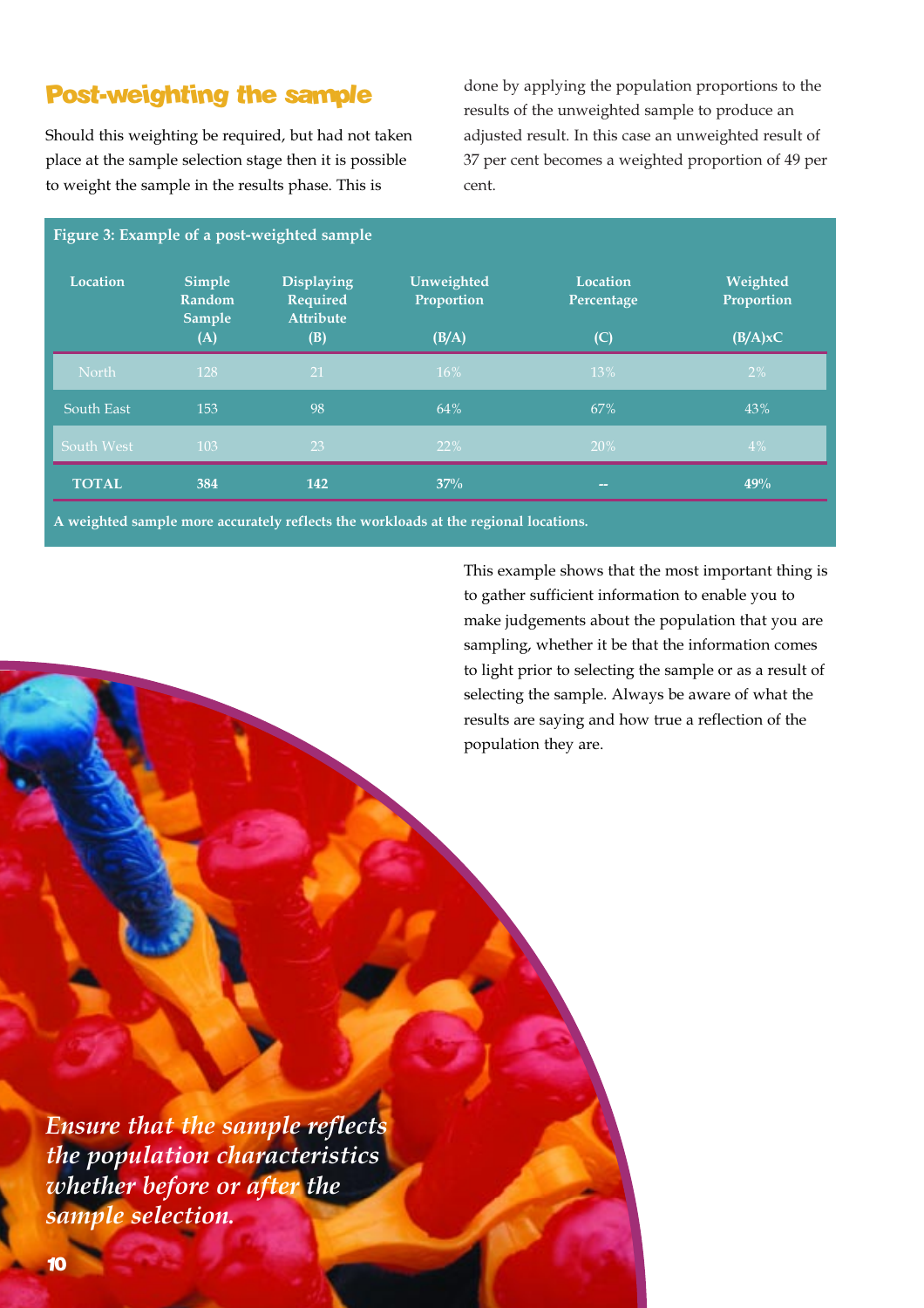*Select a method that fulfils your objectives and matches the information and resources available.*

# Sampling methods

# Methods, their use and **limitations**

There are many different ways in which a sample can be selected. Nine of the most common methods are illustrated below.

| Method                  | <b>Definition</b>                                                                                                                                                                                                     | <b>Uses</b>                                                                                                                                                                                                                                                               | <b>Limitations</b>                                                                                                                                                                                                |
|-------------------------|-----------------------------------------------------------------------------------------------------------------------------------------------------------------------------------------------------------------------|---------------------------------------------------------------------------------------------------------------------------------------------------------------------------------------------------------------------------------------------------------------------------|-------------------------------------------------------------------------------------------------------------------------------------------------------------------------------------------------------------------|
| Cluster sampling        | Units in the population can<br>often be found in geographical<br>groups or clusters eg. schools,<br>households etc.<br>A random sample of clusters is<br>taken, then all units within<br>those clusters are examined. | • Quicker, easier and cheaper<br>than other forms of random<br>sampling.<br>Does not require complete<br>population information.<br>• Useful for face-to-face<br>interviews.<br>• Works best when each<br>cluster can be regarded as a<br>microcosm of the<br>population. | Larger sampling error than<br>other forms of random<br>sampling.<br>• If clusters are not small it<br>can become expensive.<br>A larger sample size may be<br>needed to compensate for<br>greater sampling error. |
| Convenience<br>sampling | Using those who are willing to<br>volunteer, or cases which are<br>presented to you as a sample.                                                                                                                      | • Readily available.<br>The larger the group, the<br>more information is<br>gathered.                                                                                                                                                                                     | Sample results cannot be<br>extrapolated to give<br>population results.<br>• May be prone to volunteer<br>bias.                                                                                                   |
| Judgement<br>sampling   | Based on deliberate choice and<br>excludes any random process.                                                                                                                                                        | • Normal application is for<br>small samples from a<br>population that is well<br>understood and there is a<br>clear method for picking the<br>sample.<br>• Is used to provide<br>illustrative examples or case<br>studies.                                               | let is prone to bias.<br>The sample is small and can<br>lead to credibility problems.<br>Sample results cannot be<br>extrapolated to give<br>population results.                                                  |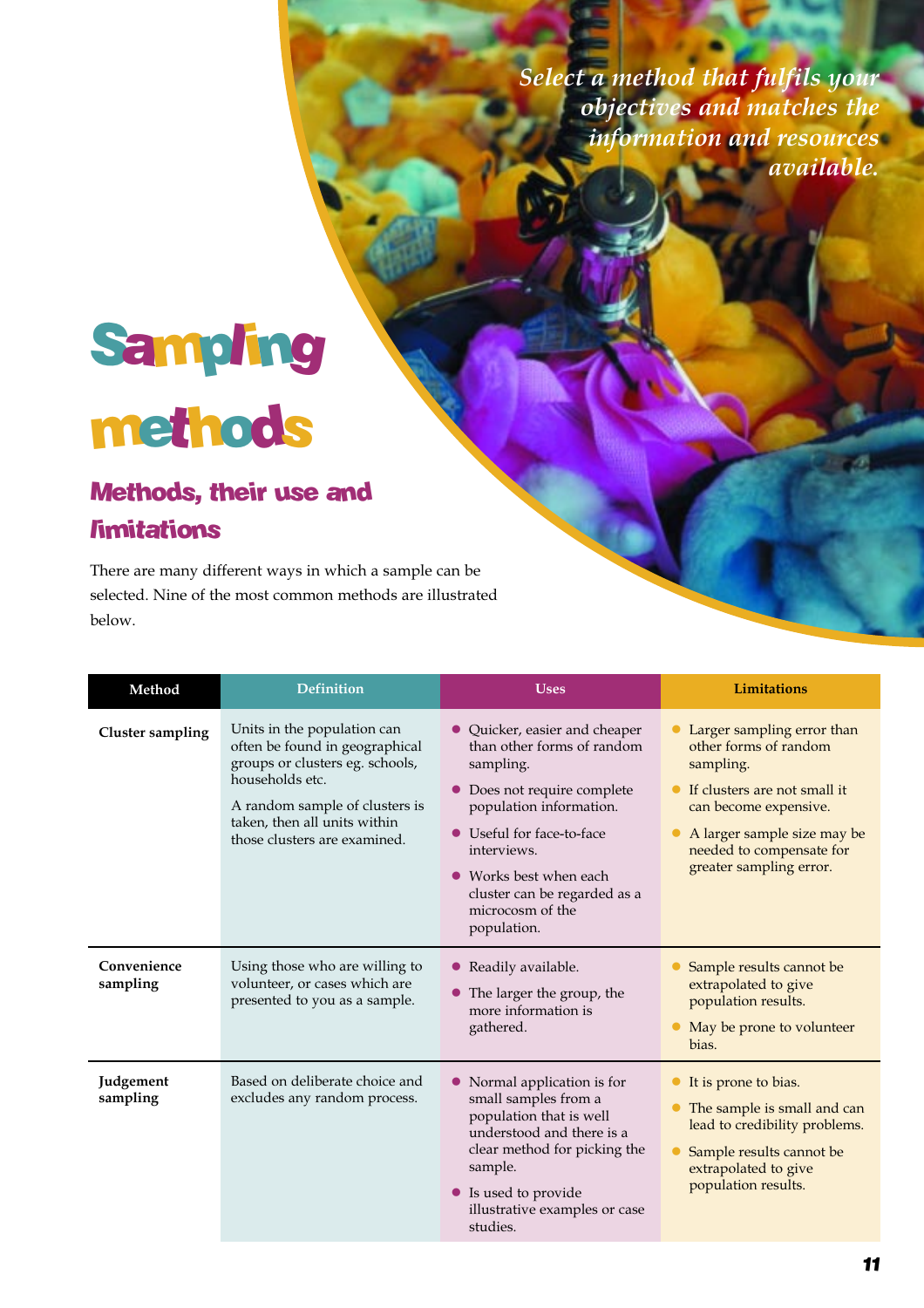| Method                                 | <b>Definition</b>                                                                                                                                                                                                  | <b>Uses</b>                                                                                                                                                                                                                       | Limitations                                                                                                                                                                                                                                 |
|----------------------------------------|--------------------------------------------------------------------------------------------------------------------------------------------------------------------------------------------------------------------|-----------------------------------------------------------------------------------------------------------------------------------------------------------------------------------------------------------------------------------|---------------------------------------------------------------------------------------------------------------------------------------------------------------------------------------------------------------------------------------------|
| Multi-stage<br>sampling                | The sample is drawn in two or<br>more stages (eg. a selection of<br>offices at the first stage and a<br>selection of claimants at the<br>second stage).                                                            | • Usually the most efficient<br>and practical way to carry<br>out large surveys of the<br>public.                                                                                                                                 | Complex calculations of the<br>$\bullet$<br>estimates and associated<br>precision.                                                                                                                                                          |
| Probability<br>proportional to<br>size | Samples are drawn in<br>proportion to their size giving a<br>higher chance of selection to<br>the larger items (eg. the more<br>claimants at an office the higher<br>the office's chance of slection).             | • Where you want each<br>element (eg. claimants at an<br>office) to have a equal<br>chance of selection rather<br>than each sampling unit (eg.<br>offices).                                                                       | Can be expensive to get the<br>information to draw the<br>sample.<br>Only appropriate if you are<br>interested in the elements.                                                                                                             |
| Quota sampling                         | The aim is to obtain a sample<br>that is representative of the<br>population.<br>The population is stratified by<br>important variables and the<br>required quota is obtained from<br>each stratum.                | • It is a quick way of<br>obtaining a sample.<br>• It can be fairly cheap.<br>• If there is no sampling frame<br>it may be the only way<br>forward.<br>• Additional information may<br>improve the credibility of<br>the results. | • Not random so stronger<br>possibility of bias.<br>Good knowledge of<br>$\bullet$<br>population characteristics is<br>essential.<br>Estimates of the sampling<br>$\bullet$<br>error and confidence limits<br>probably can't be calculated. |
| Simple random<br>sampling              | Ensures every member of the<br>population has an equal chance<br>of selection.                                                                                                                                     | • Produces defensible<br>estimates of the population<br>and sampling error.<br>• Simple sample design and<br>interpretation.                                                                                                      | Need complete and accurate<br>$\bullet$<br>population listing.<br>May not be practicable if a<br>country-wide sample would<br>involve lots of audit visits.                                                                                 |
| <b>Stratified</b><br>sampling          | The population is sub-divided<br>into homogenous groups, for<br>example regions, size or type of<br>establishment.<br>The strata can have equal sizes<br>or you may wish a higher<br>proportion in certain strata. | Ensures units from each<br>●<br>main group are included<br>and may therefore be more<br>reliably representative.<br>• Should reduce the error due<br>to sampling.                                                                 | Selecting the sample is more<br>complex and requires good<br>population information.<br>The estimates involve<br>$\bullet$<br>complex calculations.                                                                                         |
| Systematic<br>sampling                 | After randomly selecting a<br>starting point in the population<br>between 1 and <i>n</i> , every $n^{th}$ unit<br>is selected, where $n$ equals the<br>population size divided by the<br>sample size.              | • Easier to extract the sample<br>than simple random.<br>Ensures cases are spread<br>$\bullet$<br>across the population.                                                                                                          | Can be costly and time-<br>$\bullet$<br>consuming if the sample is<br>not conveniently located.<br>Can't be used where there is<br>periodicity in the<br>population.                                                                        |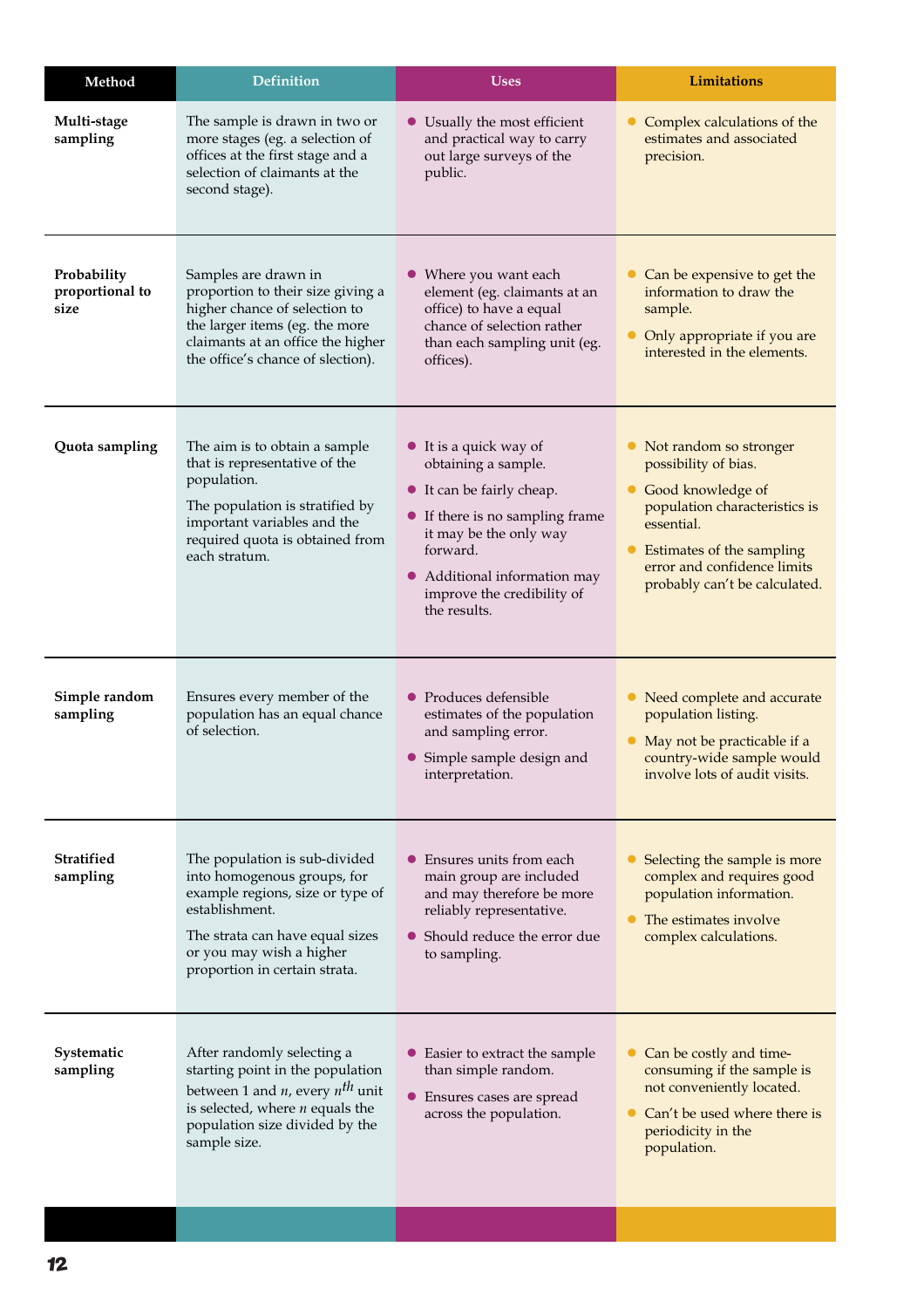## Selecting an appropriate method

**As you can see there are many methods available for use with varying degrees of complexity. Certain methods suit circumstances better than others and the following diagram is designed to help you select an appropriate method.**

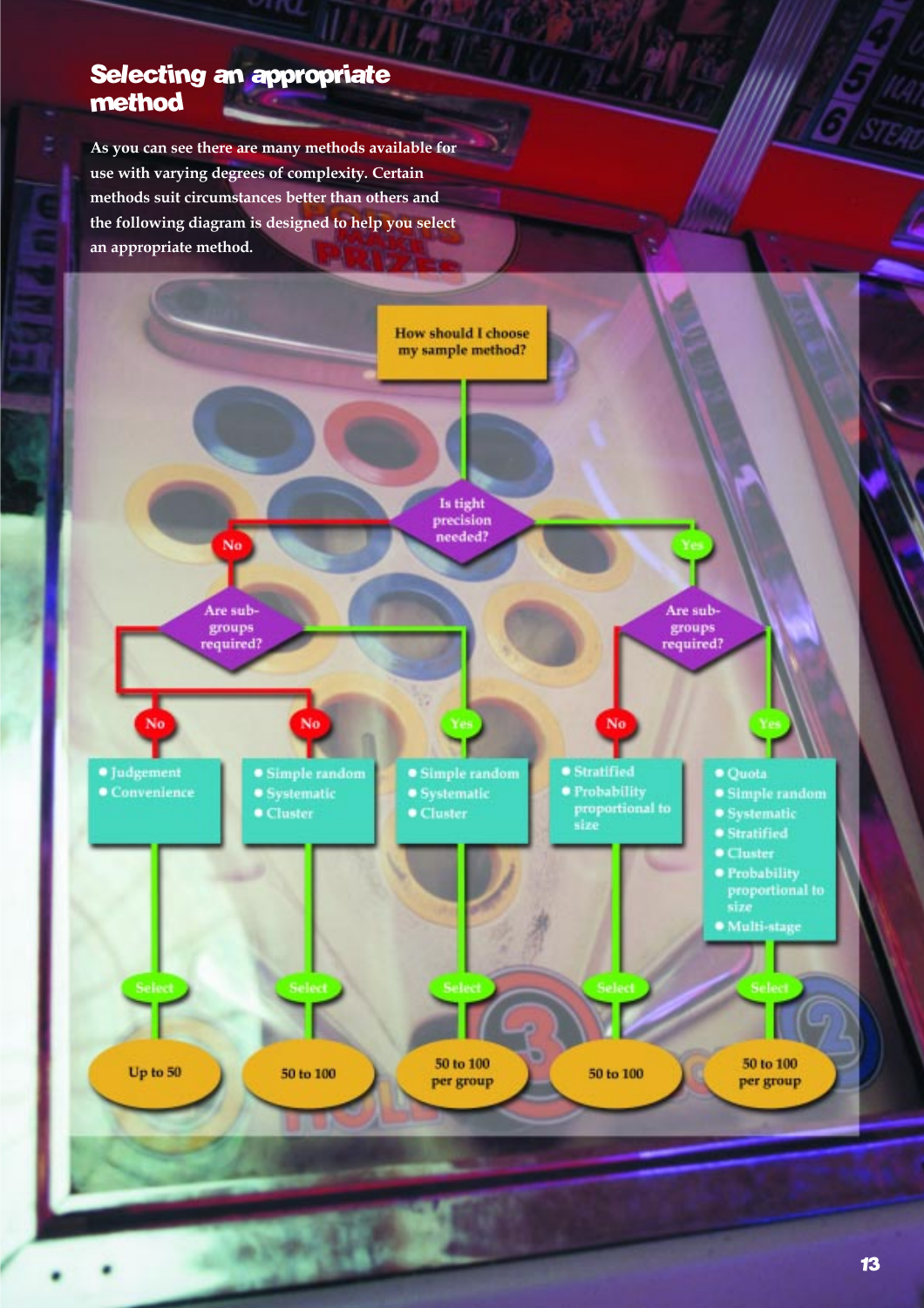# Extracting the sample

For simple random sampling it is possible to use either Excel or SPSS to select the sample for you. An illustration of how to extract a sample using both of these methods is shown below:

| <b>In Excel</b>                                                                                                                                                    |             |    |                          | <b>In SPSS</b>                                                |
|--------------------------------------------------------------------------------------------------------------------------------------------------------------------|-------------|----|--------------------------|---------------------------------------------------------------|
| <b>Sampling</b><br><b>DEAR</b><br>Liquit Range<br><b>FLAW</b><br>Sampling Hethod:<br><b>F</b> Perodic<br><b>Period:</b><br>F Randoni<br><b>Mariber of Sensioni</b> | 排信参加す<br>kа | n. | 前面<br>œ<br>Cascel<br>the | <b>SR Select</b><br>Sample S<br>$\bullet$ Approx<br>$C$ Exact |
| Output ratters:<br>F Gatput Range<br>IT Now Worksheet Elyt<br>IT New Worldwok                                                                                      | <b>SERE</b> |    |                          | In SPSS                                                       |

In Excel use "Tools > Data Analysis > Sampling" to bring up the dialogue box shown. Enter the population value range as the input range and the number of samples. You can simply put a single cell at the start of an adjacent blank column for the output range.

|         | Microsoft Excel - forwing complies example. |                       |                        |    |                           |          |      |   |
|---------|---------------------------------------------|-----------------------|------------------------|----|---------------------------|----------|------|---|
| 1104    |                                             | <b>Charles</b>        |                        |    | Evel Ford Dill 244 Vinces |          | 1981 |   |
|         |                                             |                       |                        |    |                           |          |      |   |
|         | 作業員 遊歌                                      | n                     |                        | 心的 | a.<br>$+1$                | $9.29 -$ |      | r |
|         |                                             |                       |                        |    |                           |          |      |   |
| Antal   |                                             |                       | $+12$<br>٠             |    | ■ 2 目 照                   |          | ш    | ₩ |
|         | U                                           | - 1                   | −                      |    |                           |          |      |   |
|         | ۳                                           |                       |                        |    |                           |          |      |   |
|         | Carm                                        | Forest                |                        |    |                           |          |      |   |
|         | $-1$                                        | <b>ISA 6400</b>       | Saturbi                |    |                           |          |      |   |
| т       |                                             | 19,194                | 42,706                 |    |                           |          |      |   |
| ۱       |                                             | 44,600                | 3,436                  |    |                           |          |      |   |
| ٠       |                                             | <b>mitte</b>          | 8,000                  |    |                           |          |      |   |
| ĸ       |                                             | 34,364                | 42, COM                |    |                           |          |      |   |
| ٠       |                                             | 24,250                | a.Kat                  |    |                           |          |      |   |
| ٠       |                                             | 19, 5492              | <b>TRIVAL</b>          |    |                           |          |      |   |
| ¥.      |                                             | 13,564                | 36,504                 |    |                           |          |      |   |
| ٠<br>۰  |                                             | 18,000                | 18,700<br><b>WATER</b> |    |                           |          |      |   |
|         | н                                           | 71,986<br><b>Cies</b> | <b>SLADE</b>           |    |                           |          |      |   |
| ×.<br>۰ | $\mathbf{H}$                                | <b>HUN</b>            | 176,100                |    |                           |          |      |   |
| ٠       | и                                           | 78,5460               | 3,586                  |    |                           |          |      |   |
| h,      | t i                                         | <b>ALMIN</b>          | Act Call               |    |                           |          |      |   |
| ۰       | $\mathbf{u}$                                | 32,500                | <b>JETR</b>            |    |                           |          |      |   |
| ٠       | н                                           | JT.NH                 | 38,196                 |    |                           |          |      |   |
| ٠       | u                                           | 23,000                | <b>GUIDE</b>           |    |                           |          |      |   |
| ۰       | H                                           | 15,796                | <b>SITK</b>            |    |                           |          |      |   |
| ٠       | u                                           | 21,006                | 36,896                 |    |                           |          |      |   |
| m.      | 14                                          | 18,000                | 176,100                |    |                           |          |      |   |
| ×       | si                                          | <b>58, MM</b>         | ш<br>w                 |    |                           |          |      |   |
| ×       | ы                                           | 24,006                | <b>ALCOHOL</b>         |    |                           |          |      |   |
| 肌       | п                                           | (1,986)               | <b>Arec</b>            |    |                           |          |      |   |
|         | m                                           | <b>UL RAVA</b>        | \$24                   |    |                           |          |      |   |

The sample items will then be extracted and placed in the output range.

It is also possible to use IDEA to extract the sample, contact the Statistical and Technical Team if you want help to do this. If the population is not held electronically then an interval sample from a random starting point could be used as an alternative.

| <b>**</b> Select Cases: Random Sample<br>×            |
|-------------------------------------------------------|
| Sample Size                                           |
| C Approximately<br>$\vert \quad \vert$ % of all cases |
| C Exactly 50<br>146<br>cases from the first<br>cases  |
| Continue<br>Help<br>Cancel                            |

In SPSS use "Data > Select Cases" then use the option "Random" and complete the dialogue box as above.

|     | <b>Builded - SPSS Data Editor</b>  | One Twelves Ankate Oracle United Virtuory |   | <b>Hotel</b> |  |
|-----|------------------------------------|-------------------------------------------|---|--------------|--|
|     | <u>este distribuidad este espe</u> |                                           |   |              |  |
| 12. |                                    |                                           |   |              |  |
|     | <b>IMAGES</b>                      | Flor: 5                                   | m |              |  |
|     | 29,250                             |                                           |   |              |  |
|     | 149,000                            | D                                         |   |              |  |
|     | 25,750                             | Б                                         |   |              |  |
|     | 26,000                             | ï                                         |   |              |  |
|     | 14,250                             | ī                                         |   |              |  |
|     | 29,000                             | D                                         |   |              |  |
|     | 22,000                             | Б                                         |   |              |  |
|     | 24,000                             | D                                         |   |              |  |
|     | 23,000                             | Í                                         |   |              |  |
| 切   | 27,000                             |                                           |   |              |  |
| π   | 28,250                             | ī                                         |   |              |  |
| 扫   | 29,000                             |                                           |   |              |  |
| m   | 78 951                             | n                                         |   |              |  |

This will create a filter column which when selected will only allow any analysis or printing functions etc. to be carried out on the sample data rather than the population.

If you are not intending to use a simple random sample then the Statistical and Analytical Team can advise on how to extract the sample.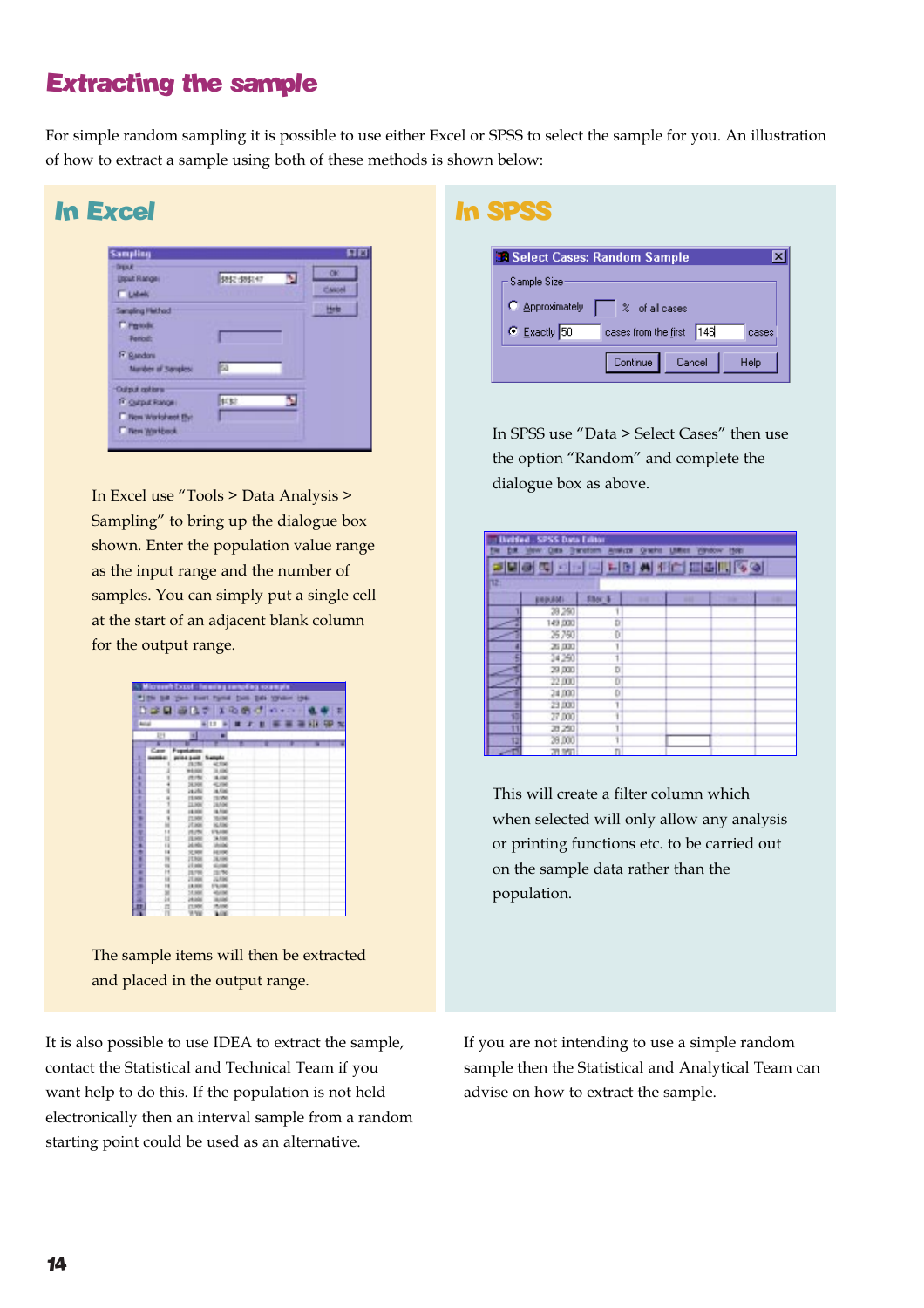# Interpreting & reporting the results

# Interpreting the results

The choice of sample design and how well it mimics the population will impact on the results. The closer the sample design to the population characteristics the more precise the estimate from the sample. It is therefore important to match the calculation of the results from the sample to the design of the sample.

The following shows an example of a population of 146 properties priced between £176,000 and £17,750 with an average value of £35,760. The population distribution is illustrated and shows that the majority of the population is priced below £50,000. Two samples of 50 properties were selected, one using simple random sampling and the other stratifying the population into above and below £50,000.

The simple random sample gave an average price of £35,630 ranging between £30,480 and £40,780 i.e. at the 95 per cent confidence level the average property value is £35,630 plus or minus 14 per cent. The stratified sample gave an average of £36,260 ranging between £34,370 and £38,150 i.e. at the 95 per cent confidence level the average property value is £36,260 plus or minus 5 per cent. In this case, the stratified sample provides a more precise estimate of the population average.

To obtain the sample estimate for a simple random sample you can use a package such as Excel or SPSS which will return not only the average but also the standard deviation, and the precision at the 95 per cent confidence level.

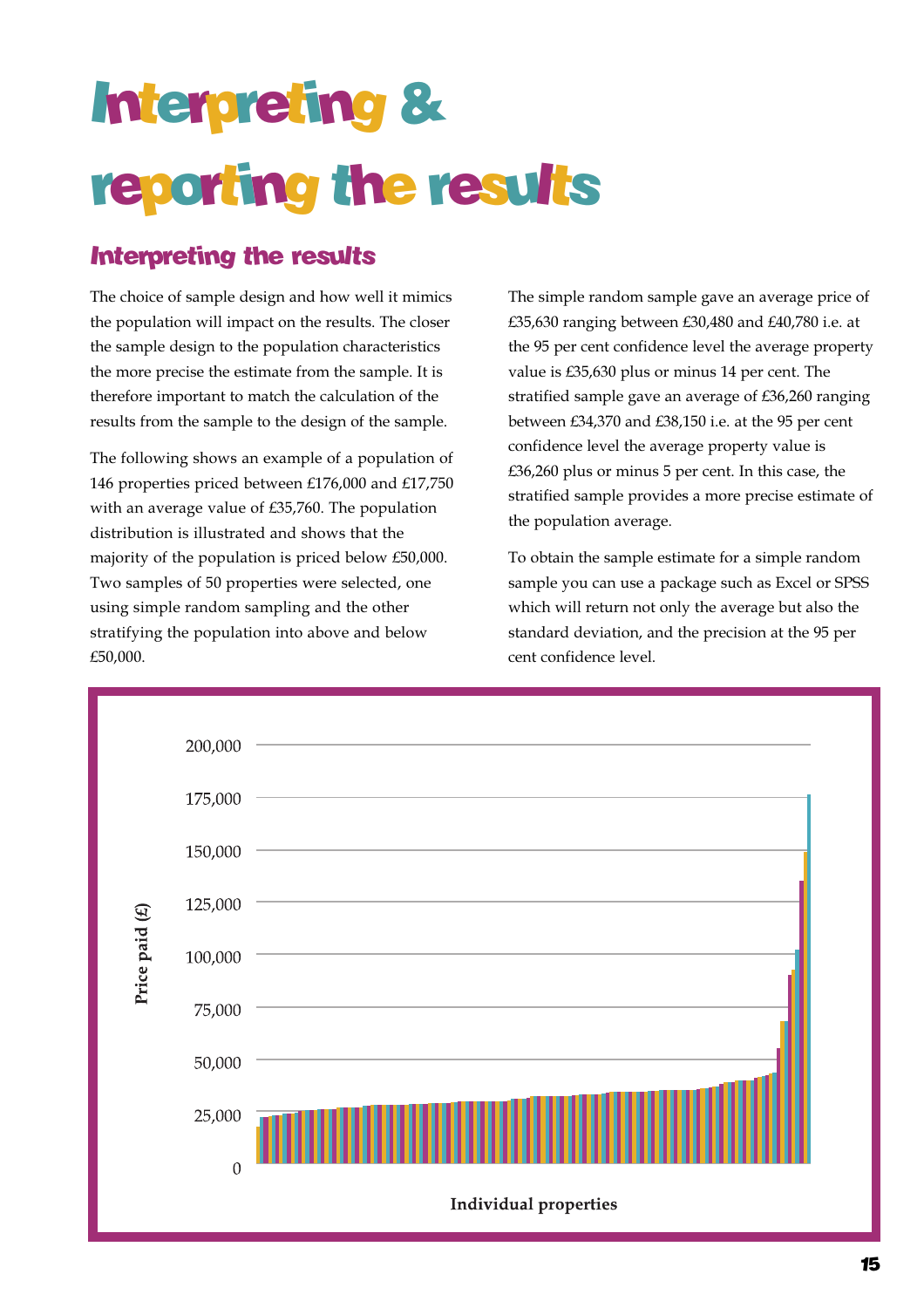## In Excel

In Excel use "Tools > Data Analysis > Descriptive Statistics" to bring up this dialogue box. Put the sample values as the input range.

| <b>treut</b><br><b>PENTRIPOR:</b> | 01210151<br>м          | œ            |
|-----------------------------------|------------------------|--------------|
| Groupwel By:                      | <sup>(F</sup> Columns) | Carcal       |
| Libris In Pent Row                | C Epws                 | <b>Harbo</b> |
| <b>CUIDLIC Options</b>            |                        |              |
| FOUNDATION:                       | \$082                  |              |
| Now Worksheet Ply:                |                        |              |
| C New Workbook                    |                        |              |
| P Sammary statistics              |                        |              |
| F Confidence Level for Mean:      | DB                     |              |
| <b>Pixtitargent</b>               | $\mathbf{I}$           |              |
| <b>Pitt Spalest</b>               | ı.                     |              |

| о                         | н           |  |
|---------------------------|-------------|--|
| Column!                   |             |  |
| Intern                    | 35.629      |  |
| Standard Evrop            | 2,909       |  |
| Intechance                | 31,400      |  |
| Mode.                     | 48,000      |  |
| <b>Standard Deviation</b> | 18.136      |  |
| <b>Sengia Valence</b>     | 328,907,764 |  |
| <b>Kurlopin</b>           | 20.10       |  |
| Skiwatt                   | 4.22        |  |
| Flange.                   | 112,500     |  |
| Melessary -               | 22,500      |  |
| Irlatinsum.               | 139,000     |  |
| <b>Thurs</b>              | 1,751,450   |  |
| Caurk.                    | - 50        |  |
| Lagest <sup>1</sup>       | 135,000     |  |
| Torvalle oil 11           | 22,500      |  |
| Card-derus Level(95.8%)   | 5.956       |  |
|                           |             |  |
|                           |             |  |
|                           |             |  |

The output produced is shown above and provides all the required information.

For attribute sampling the results are often quoted as 70 per cent agreed that cleanliness would reduce infection". If the sample size was 250 then what would be the precision of the answer. You could use the table at Figure 1 to provide an estimate, looking along the 70 per cent proportion row you will find that a sample size of 250 lies between 5 and 8 per cent precision. The accurate result is 6 per cent precision.

### In SPSS

In SPSS use "Analyze > Descriptive Statistics  $>$  Explore" to bring up this dialogue box. Select the required variable.

|                                                                             |  | <b>Acud Assistant</b><br>--<br><b>Controlle Fire</b><br><b>There</b> ALD |               |
|-----------------------------------------------------------------------------|--|--------------------------------------------------------------------------|---------------|
|                                                                             |  | Factor List                                                              | <b>Fédriu</b> |
|                                                                             |  | an tw<br>---                                                             |               |
| <b>THE PRIME</b><br><b>Marketa</b><br>IT Bolk<br>. e<br><b>F PASS</b><br>__ |  | <b>Shoke Arms</b>                                                        |               |



The output produced is shown above and provides all the required information.

The formulae used to calculate the results in this section are given in appendix 1.

If you are using a sample other than simple random then seek advice from the Statistical and Technical Team when it comes to calculating the results.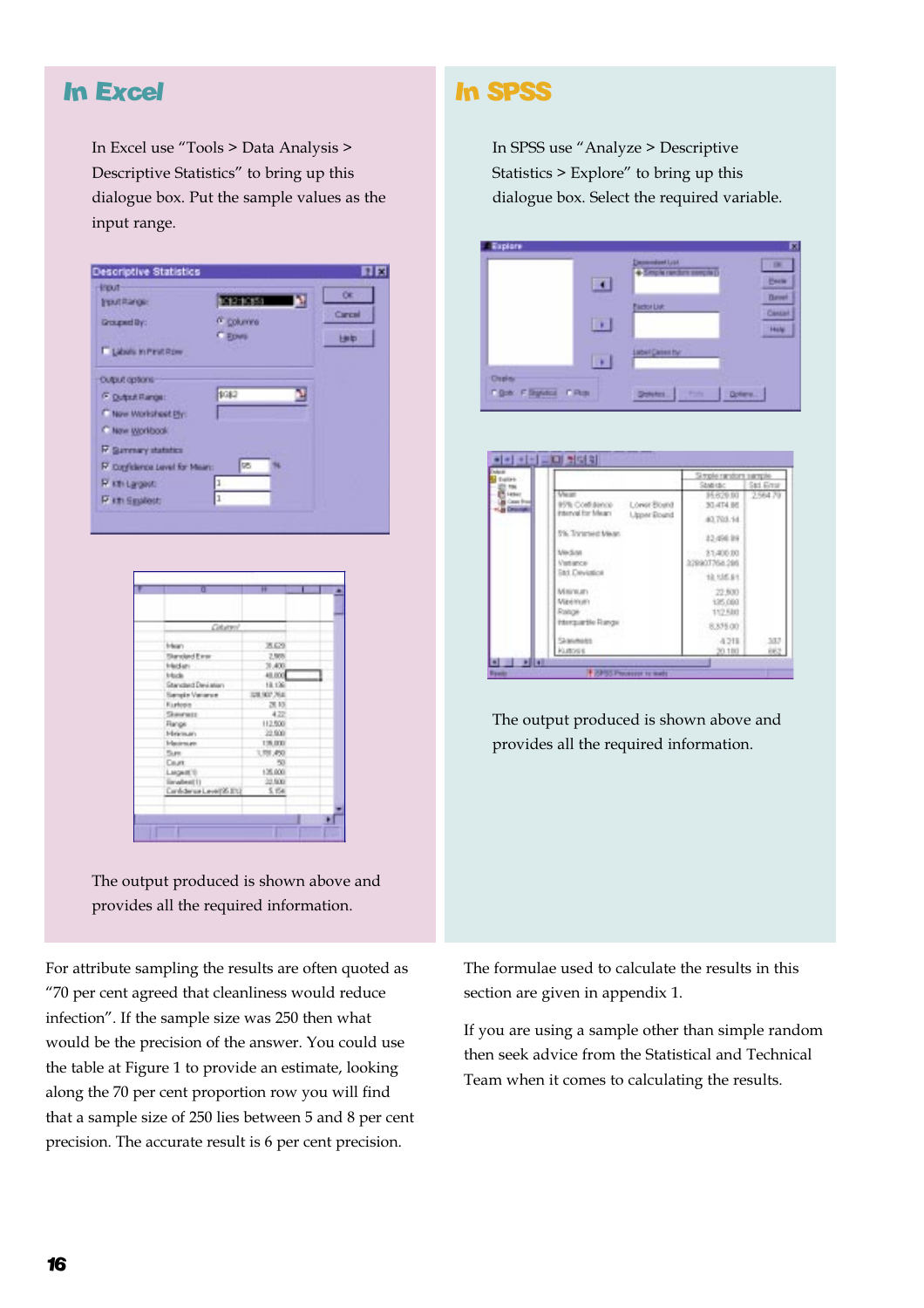## Reporting the results

When reporting the results of a sample it is important to cover several key facts:

- $\bullet$  the sample size;
- $\bullet$  the sample selection methodology;
- $\bullet$  the estimates resulting from the sample, and
- $\bullet$  the precision and confidence intervals for the estimates.

#### Methodology

The survey was conducted during July and August 1999, with a closing date for returns, after several 'chases', of the end of September. A questionnaire was sent, addressed to the named Principals of a sample of 138 English Further Education Colleges. The questionnaire was sent by post-from the National Audit Office, together with a covering letter explaining the objectives of the survey, giving assurances on confidentiality, and explaining how the results would be used.

The sample is a random selection (within category) of 429 FE colleges in England. After chasing up non-responders, and allowing for the fact that two colleges subsequently coased to exist as separate entities, a total of 136 completed questionnaires were achieved in time for analysis: a 100 per cent response rate. Responses were entered and analysed on an anonymised basis by Independent Data Analysis Ltd. to produce the aggregated tabulated results and grouped listings of verbatim responses to open questions. In statistical terms, the sample provided 67 per cent confidence limits of plus or minus three percentage points at the 50 per cent level, on average

*Excerpt from* **Managing Finances in English Further Education Colleges**  HC454 Session 1999-00

#### **Survey methodology**

The format of the survey and the questions were agreed with the Authority п and the Appeals Fanel. For reasons of client confidentiality, the survey was sent out via the Authority in July 1999 to the 5,970 applicants whose applications were resolved by the Authority or Panel in May 1999. This month, which was not urnsual in terms of case mix, was selected since applicants' respenses would be fresh. Questionnaires were returned by respondents in a confidential format to an independent firm federated out firm Analysis United, who inset details from the questionnaires onto a database, which we then analysed,

#### **Response rate**

Responses were received from 1,407, or 24 per cent, of the 日 5,970 applicants, a slightly higher response rate than had been anticipated. It gives a precision of  $\ast\prime\text{-}$  4 per cent to the findings from the cases which involved working at first decision, +/- 6 per cent to findings from cases which went to review, and +/- 10 per cent to findings from cases which went to appeal.

*Excerpt from* **Compensating the Victims of Violent Crime**  HC454 Session 1999-00

*For advice on graphical presentation of the data see Presenting Data in Reports (1998) or contact the Statistical and Technical Team.*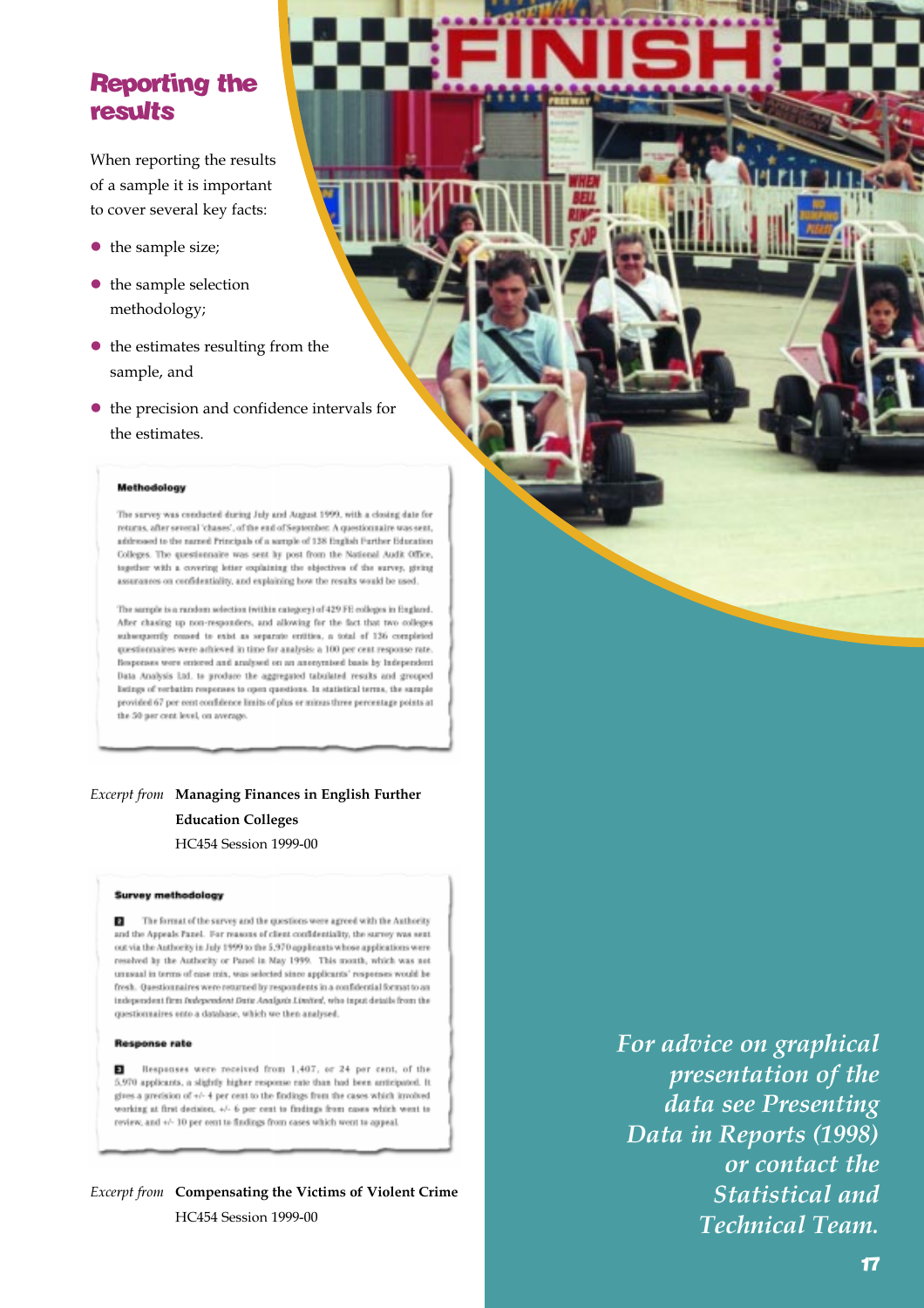|                                  | Glossary<br>of terms                                                                                                                                                        |  |
|----------------------------------|-----------------------------------------------------------------------------------------------------------------------------------------------------------------------------|--|
|                                  |                                                                                                                                                                             |  |
| Confid<br><b>Margin of error</b> | The certainty with winding<br>lies within the margin of error.<br>A measure of the difference between the                                                                   |  |
| <b>Population</b>                | estimate from the sample and the<br>population value.<br>The number of items from which to draw<br>your sample.                                                             |  |
| <b>Population</b><br>proportion  | The proportion of items within the<br>population which exhibit the<br>characteristics you are seeking to<br>examine, this is only required when<br>sampling for attributes. |  |
| <b>Precision</b>                 | A measurment of the accuracy of the<br>sample estimate compared to the<br>population value.                                                                                 |  |
| <b>Sample</b>                    | A selection of items from which you may<br>estimate a feature of the population.                                                                                            |  |
| <b>Sample size</b>               | The number of items in the sample.                                                                                                                                          |  |
| <b>Standard</b><br>deviation     | A measure of the variability in the<br>population values, this is only required<br>when sampling for values.                                                                |  |
|                                  |                                                                                                                                                                             |  |

 $\tilde{\phantom{a}}$ 

ь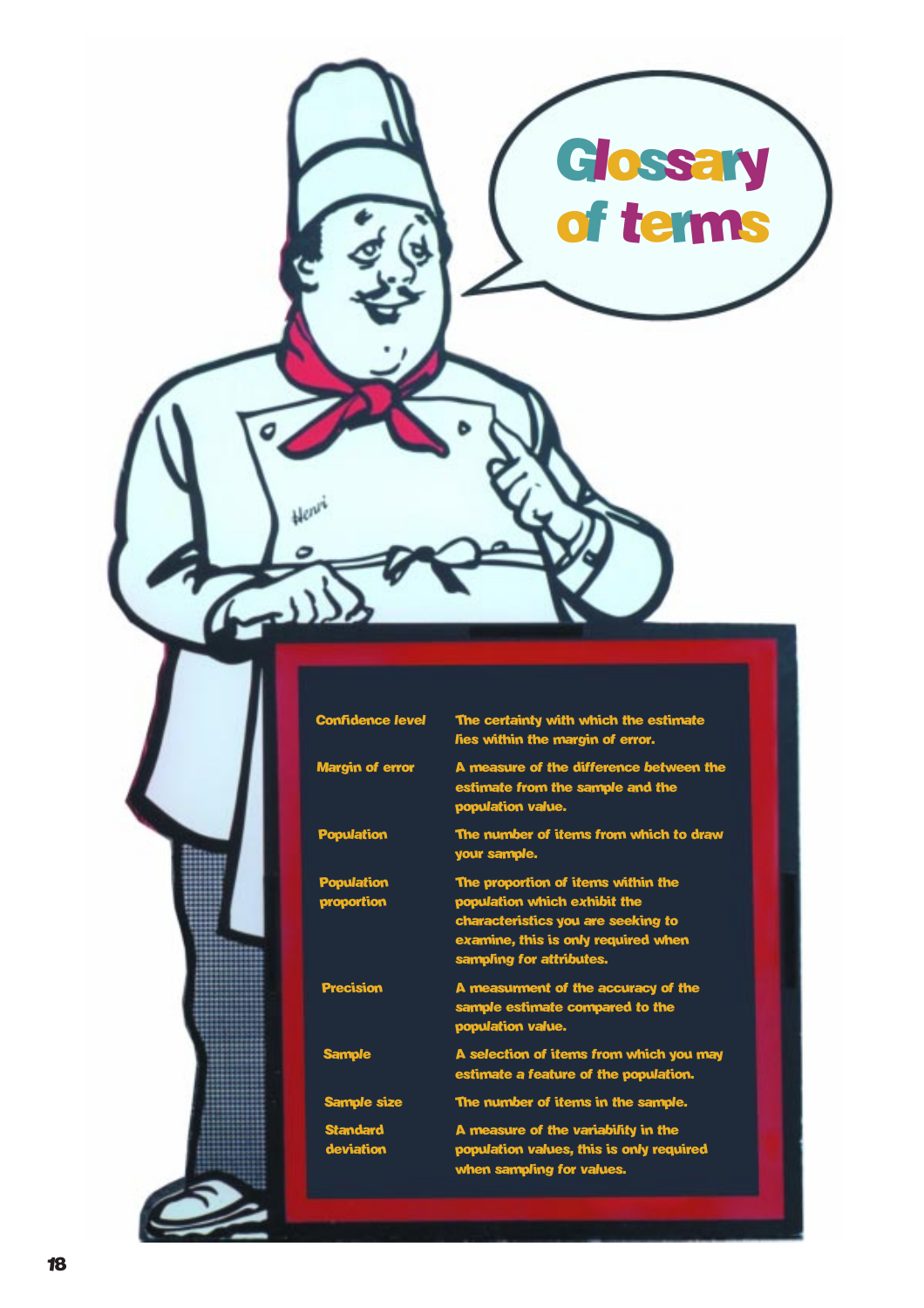# Appendix 1

# Relevant formulae for simple random sampling

# Sampling for proportions | Z score values

### **Sample size**

$$
n = \frac{Z^2(p)(1-p)}{E^2}
$$

where *Z* is the z score associated with the confidence level required, *E* is the required precision, and *p* is the occurrence rate within the population.

## **Estimate of proportions**

$$
p = \frac{\sum_{i=1}^{n} y_i}{n}
$$

where  $y_i = 0$  or 1, so that the estimate becomes a

count of all the relevant cases divided by the number of cases in the sample.

### **Precision**

$$
E = \sqrt{\frac{Z^2(p)(1-p)}{n}}
$$

# Sampling for values

### **Sample size**

If the sample size,  $n$ , is at least  $5\%$  of the population size, *N*, then the calculation becomes:

$$
n = \frac{Z^2 \sigma^2}{E^2}
$$

## **Adjusted sample size**

$$
n = \frac{Z^2 N \sigma^2}{N E^2 + Z^2 \sigma^2}
$$

where  $\sigma$  is an estimate of the standard deviation.

### **Estimate of the average**

$$
\overline{y} = \frac{\sum_{i=1}^{n} y_i}{n}
$$

where  $y_i$  are the individual values from the sample.

### **Precision**

$$
E = \sqrt{\frac{Z^2 \frac{\sum_{i=1}^{n} (yi - \overline{y})^2}{n-1}}{n}}
$$

| Confidence level | Z score value |  |
|------------------|---------------|--|
| 80%              | 1.28          |  |
| 85%              | 1.44          |  |
| 90%              | 1.65          |  |
| 95%              | 1.96          |  |
| 99%              | 2.58          |  |